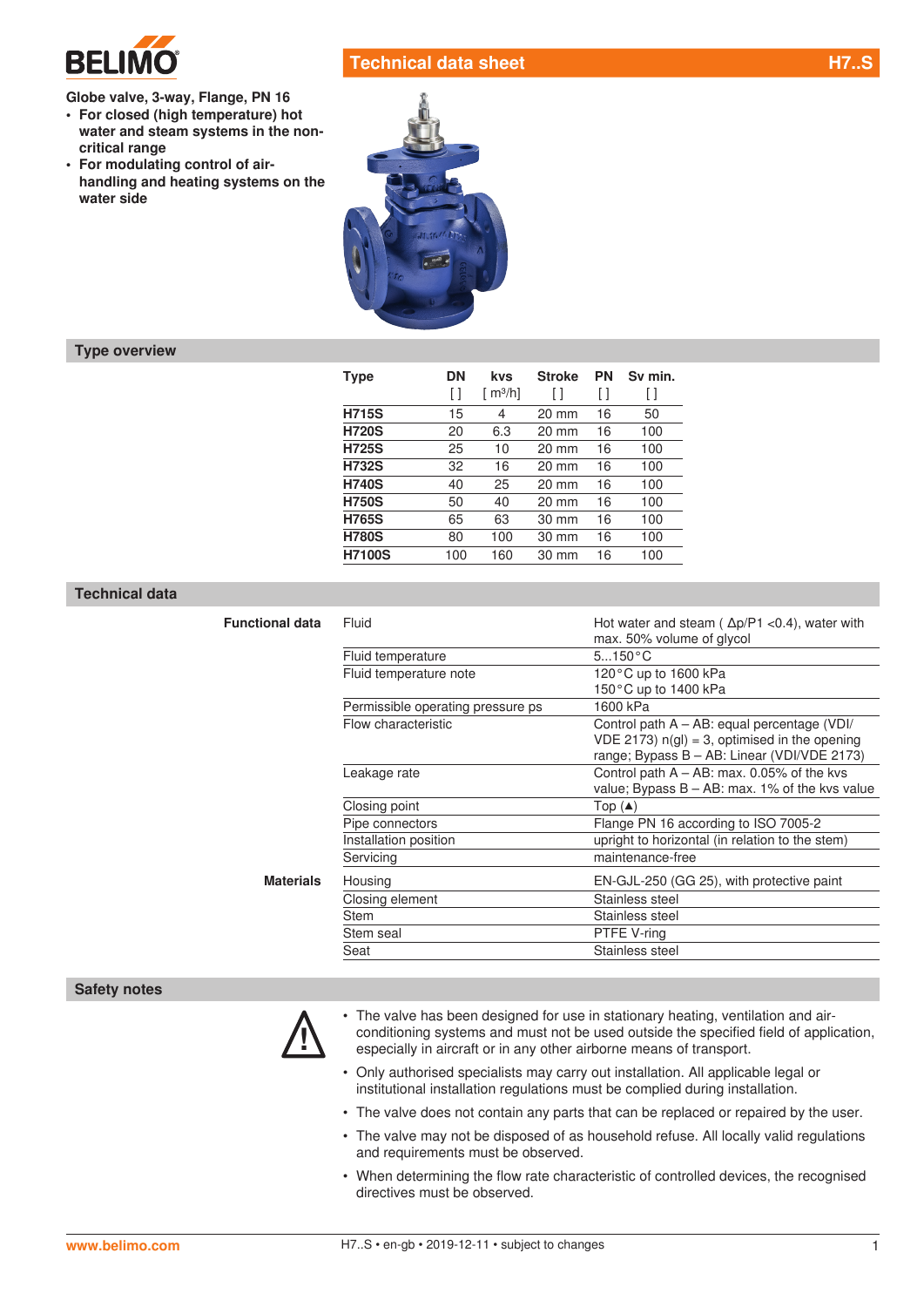

| <b>Product features</b>                   |                                                                                                                                                                                                                                                                                                                                                                                                                                                                                                                                                                                                                                                                                                                                                                                        |
|-------------------------------------------|----------------------------------------------------------------------------------------------------------------------------------------------------------------------------------------------------------------------------------------------------------------------------------------------------------------------------------------------------------------------------------------------------------------------------------------------------------------------------------------------------------------------------------------------------------------------------------------------------------------------------------------------------------------------------------------------------------------------------------------------------------------------------------------|
| Mode of operation                         | The globe valve is adjusted by a globe valve actuator. The actuators are controlled<br>by a commercially available modulating or 3-point control system and move the valve<br>cone, which acts as a mixing device, to the opening position dictated by the positioning<br>signal.                                                                                                                                                                                                                                                                                                                                                                                                                                                                                                      |
| <b>Flow characteristic</b>                | An equal percentage flow characteristic in the flow direction is produced by the profile<br>of the valve cone. The bypass exhibits a linear characteristic curve.                                                                                                                                                                                                                                                                                                                                                                                                                                                                                                                                                                                                                      |
| <b>Installation notes</b>                 |                                                                                                                                                                                                                                                                                                                                                                                                                                                                                                                                                                                                                                                                                                                                                                                        |
| <b>Recommended installation positions</b> | The globe valve may be mounted upright to horizontal. It is not permissible to mount<br>the globe valves with the spindle pointing downwards.<br>90°<br>90                                                                                                                                                                                                                                                                                                                                                                                                                                                                                                                                                                                                                             |
| <b>Water quality requirements</b>         | The water quality requirements specified in VDI 2035 must be adhered to.<br>Belimo valves are regulating devices. For the valves to function correctly in the long<br>term, they must be kept free from particle debris (e.g. welding beads during installation<br>work). The installation of a suitable strainer is recommended.                                                                                                                                                                                                                                                                                                                                                                                                                                                      |
| <b>Servicing</b>                          | Globe valves and globe valve actuators are maintenance-free.<br>Before any service work on the final controlling device is carried out, it is essential to<br>isolate the globe valve actuator from the power supply (by unplugging the electrical<br>cables if necessary). Any pumps in the part of the piping system concerned must also<br>be switched off and the appropriate slide valves closed (allow all components to cool<br>down first if necessary and always reduce the system pressure to ambient pressure<br>level).<br>The system must not be returned to service until the globe valve and the globe valve<br>actuator have been reassembled correctly in accordance with the instructions and the<br>pipeline has been refilled by professionally trained personnel. |
| <b>Flow direction</b>                     | The valve can be used as mixing valve $A+B$ to AB and as diverting valve AB to $A+B$ .<br>The maximum pressure values are lower in diverting mode than in mixed mode (see<br>mounting instructions).                                                                                                                                                                                                                                                                                                                                                                                                                                                                                                                                                                                   |
|                                           |                                                                                                                                                                                                                                                                                                                                                                                                                                                                                                                                                                                                                                                                                                                                                                                        |

 $\overline{\mathbf{t}}$   $\mathbf{B}$